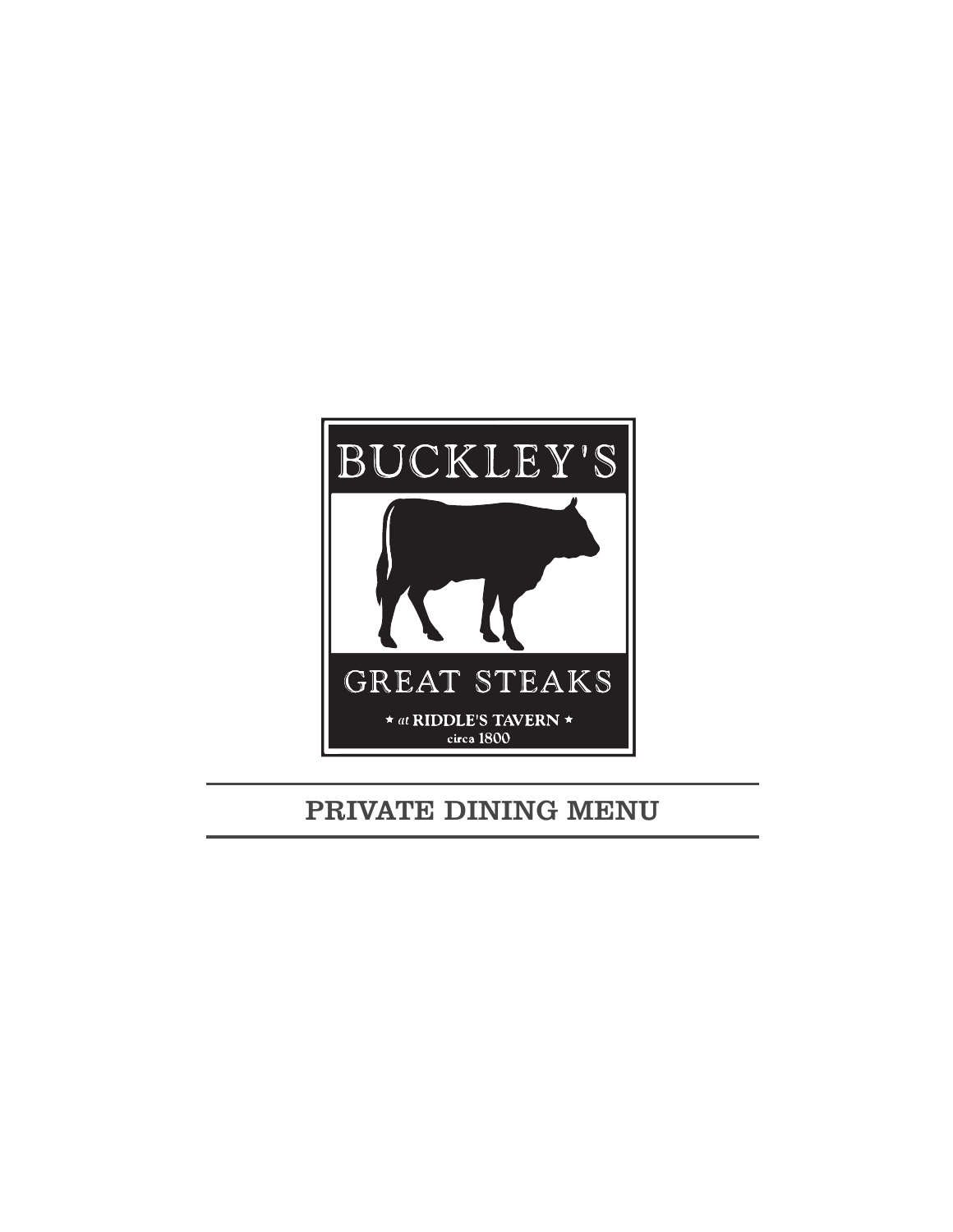# PRIVATE DINING

Receptions, corporate dinners, showers, private parties whatever the occasion is, Buckley's Great Steaks offers a distinguished setting inside the historic and beautifully restored Riddle's Tavern. Your guests will have a memorable evening of the finest cuisine and the most professional service.

We believe in the spirit of hospitality, and treat each and every event as if it were our own. We go out of our way to make all of our guests feel welcome and we anticipate your every need. In a very real sense, we are a part of your event and we want to see you shine!

Let our team assist you in planning the perfect event from start to finish. Our chef can design custom menus for you or you can select from our carefully selected private dining menus.

**We look forward to making your event a success.**

*For personal assistance in planning your event, please contact:*

#### **Karen Campfield, General Manager**

Phone: (603) 424-0995 Email: Karen@buckleysgreatsteaks.com

#### **Jen Mantini, Events Coordinator**

Phone: (603) 424-0995 Email: Events@buckleysgreatsteaks.com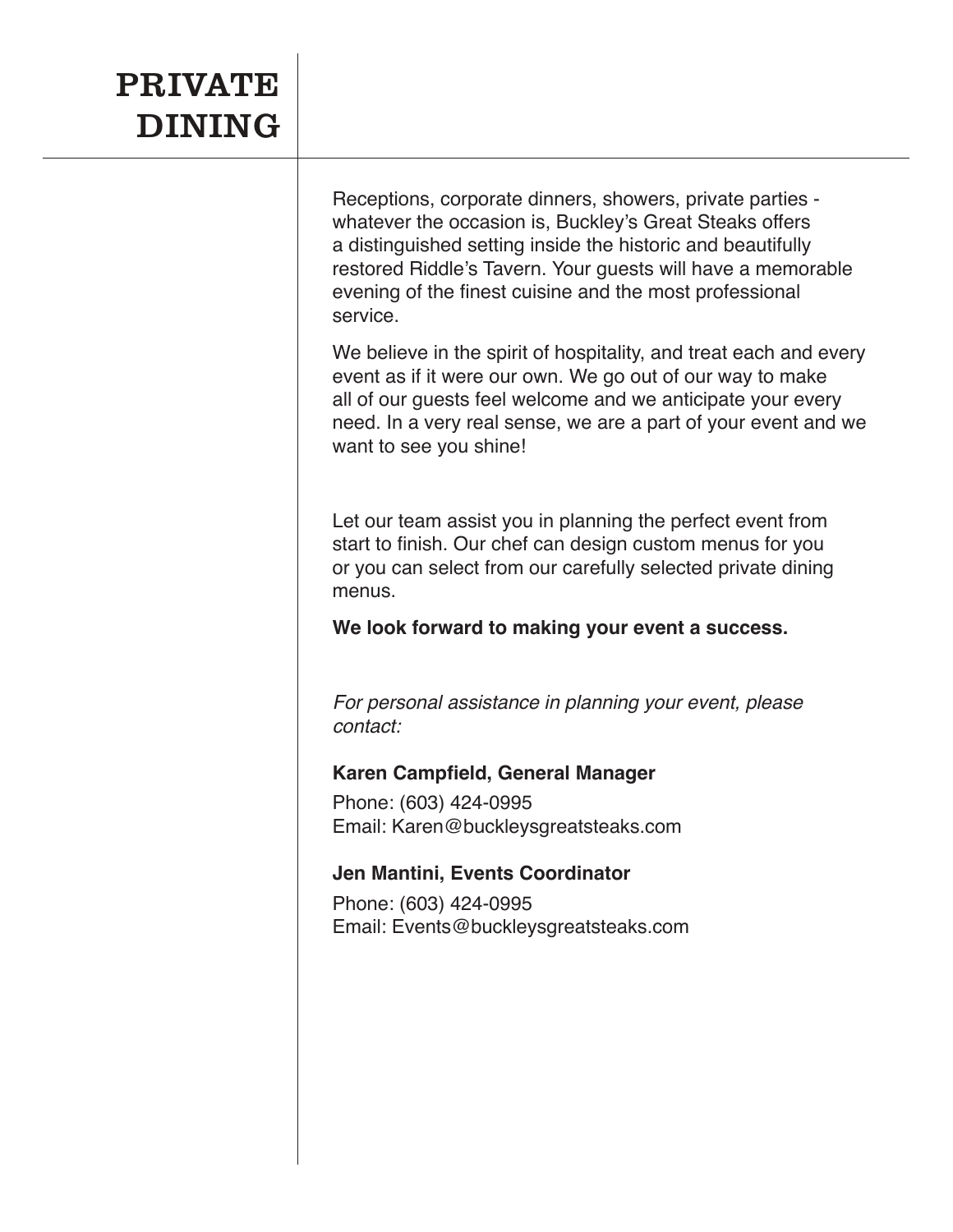## The Riddle Room

The pumpkin pine wainscoting and mantel give a warm glow to this intimate room for 10 to 16 guests. There is a food & beverage minimum of \$1500.

## The Dance Hall

The historic dance hall once held Friday night dances in the early 1800's. The large swinging panel wall still hangs from the ceiling and the two fireplaces give the room a warm touch. This room has hosted many a memorable evening and Buckley's Great Steaks carries on the tradition of hospitality in the dance hall. The Dance Hall can accommodate up to 50 guests. Food & beverage minimum for the Dance Hall is \$2,000 on Sunday through Thursday, Friday is \$2500. *\*This room is upstairs and* **NOT** *handicap accessible.* 

## The Carriage Shed

Our rustic carriage shed off the tavern is available for private parties of up to 24 guests. This space is ideal for cocktail parties or casual dinner parties. The carriage shed is air conditioned for the warmer months and offers the warmth of the fire in the Fall and Winter. Food & beverage minimum for the Carriage Shed is \$1,500 on Sunday through Thursday.

### The Tavern

For the exceptional event, our entire restaurant can be reserved. Please speak with our general manager for details. Opening fees and food & beverage minimums required.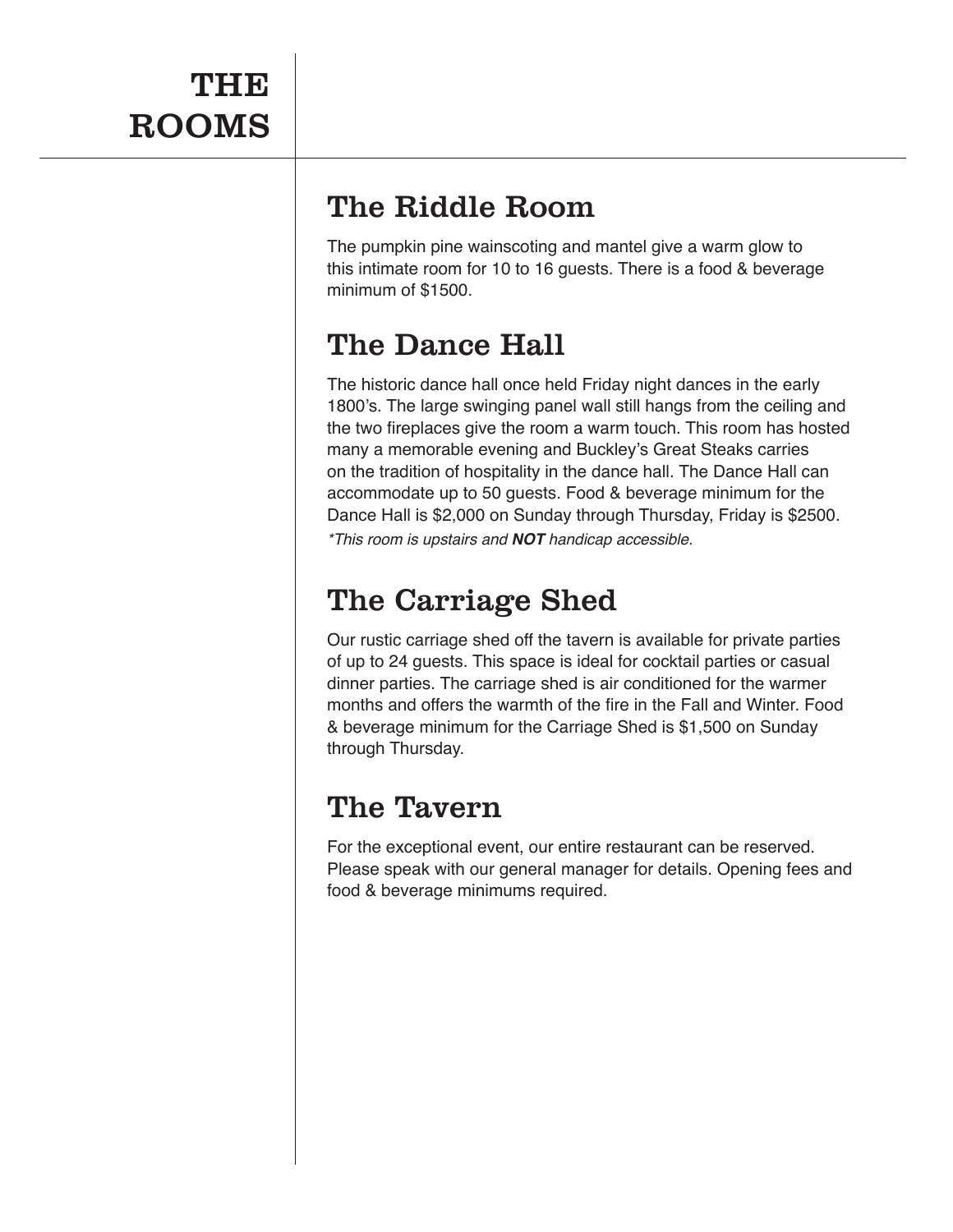# EXECUTIVE MENU

#### STARTERS **STARTERS**

#### **THE WEDGE**

Tomato, red onion, bacon, cherry pepper ranch or bleu cheese dressing.

#### **THE CLASSIC CAESAR SALAD**

Romaine hearts tossed with Caesar dressing, Parmesan cheese, and warm garlic croutons.

## ENTRÉES

#### **8 oz FILET MIGNON \$65**

Served with a rich red wine tomato demi-glace, creamy mashed potatoes, and vegetable of the day.

#### **PAN ROASTED FAROE ISLAND SALMON \$55**

Blackberry and dijon emulsion, roasted fingerling potatoes, leeks, peas, arugula.

#### **12 oz PRIME RIB \$55**

Slow roasted, served with au jus, creamy mashed potatoes, and vegetable of the day.

#### **SUGAR CURED STRIP LOIN \$60**

Served with a roasted garlic demi-glace, creamy mashed potatoes, and vegetable of the day.

#### **BUTTERMILK CHICKEN BREAST \$45**

Pan-fried buttermilk marinated chicken breast with a pan gravy, creamy mashed potatoes, and vegetable of the day.

### DESSERTS NEWSLETTERS

#### **CHOCOLATE MOUSSE CAKE**

Chocolate sponge cake with a chocolate mousse center, dipped in ganache, topped with a chocolate truffle.

#### **WILD MAINE BLUEBERRY CRISP**

Baked with a buttery crumb crust, topped with vanilla bean ice cream.

The prices listed with each entrée include the starter and dessert course. All meals and beverages are subject to 9% NH meals tax and gratuity at guests discretion. All prices and selections are subject to change from the date of receiving this information and the actual date of the event. Final charges will be based on the prices on the date of the actual event.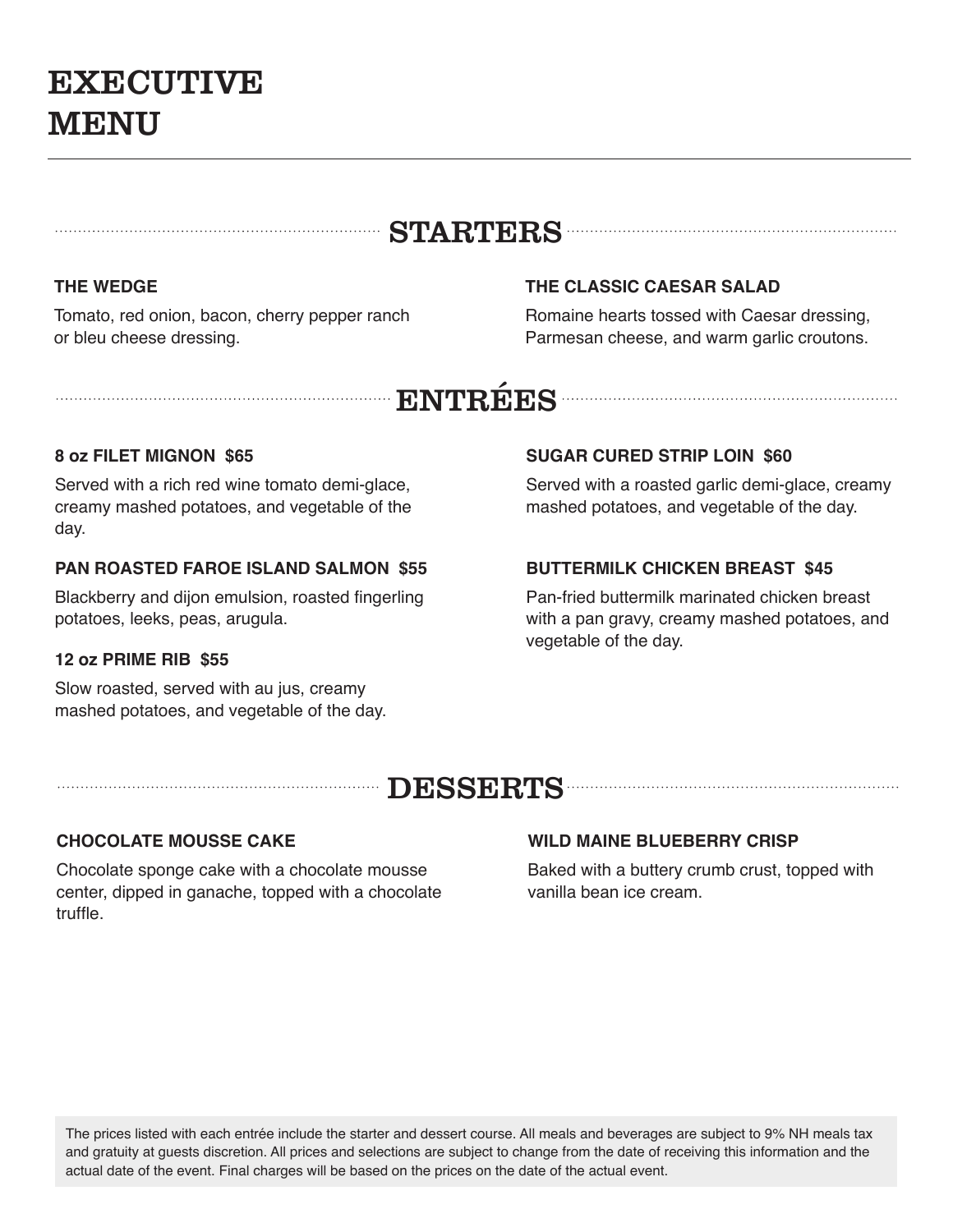# PRESIDENT'S MENU

### STARTERS **STARTERS**

#### **THE WEDGE**

Tomato, red onion, bacon, cherry pepper ranch or bleu cheese dressing.

#### **THE CLASSIC CAESAR SALAD**

Romaine hearts tossed with Caesar dressing, Parmesan cheese, and warm garlic croutons.

## ENTRÉES

#### **12 oz FILET MIGNON \$70**

Served with a rich red wine tomato demi-glace, creamy mashed potatoes, and vegetable of the day.

#### **BUTTERMILK CHICKEN BREAST \$45**

Pan-fried buttermilk marinated chicken breast with a pan gravy, creamy mashed potatoes, and vegetable of the day.

#### **LOBSTER GNOCCHI PRIMAVERA \$65**

Fresh Maine lobster, spinach, Dunks mushrooms, asparagus, white wine, lemon.

#### **THE COWBOY STEAK \$80**

Bone in marinated 26oz. rib-eye with red wine demi-glace, creamy mashed potatoes, and vegetable of the day.

#### **SURF & TURF \$75**

8 oz filet mignon and baked crab stuffed shrimp (3), mashed potatoes, asparagus, hollandaise sauce and red wine demi-glace.

### EXSERTS AND CONTROLLER THE DESSERTS AND THE RESERVE TO A RESERVE THE RESERVE TO A REPORT OF THE RESERVE TO A RESERVE THE RESERVE TO A REPORT OF THE RESERVE THAT A REPORT OF THE RESERVE THAT A REPORT OF THE REPORT OF THE RE

#### **CHOCOLATE MOUSSE CAKE**

Chocolate sponge cake with a chocolate mousse center, dipped in ganache, topped with a chocolate truffle.

#### **WILD MAINE BLUEBERRY CRISP**

Baked & with a buttery crumb crust, topped with vanilla bean ice cream.

The prices listed with each entrée include the starter and dessert course. All meals and beverages are subject to 9% NH meals tax and gratuity at guests discretion. All prices and selections are subject to change from the date of receiving this information and the actual date of the event. Final charges will be based on the prices on the date of the actual event.